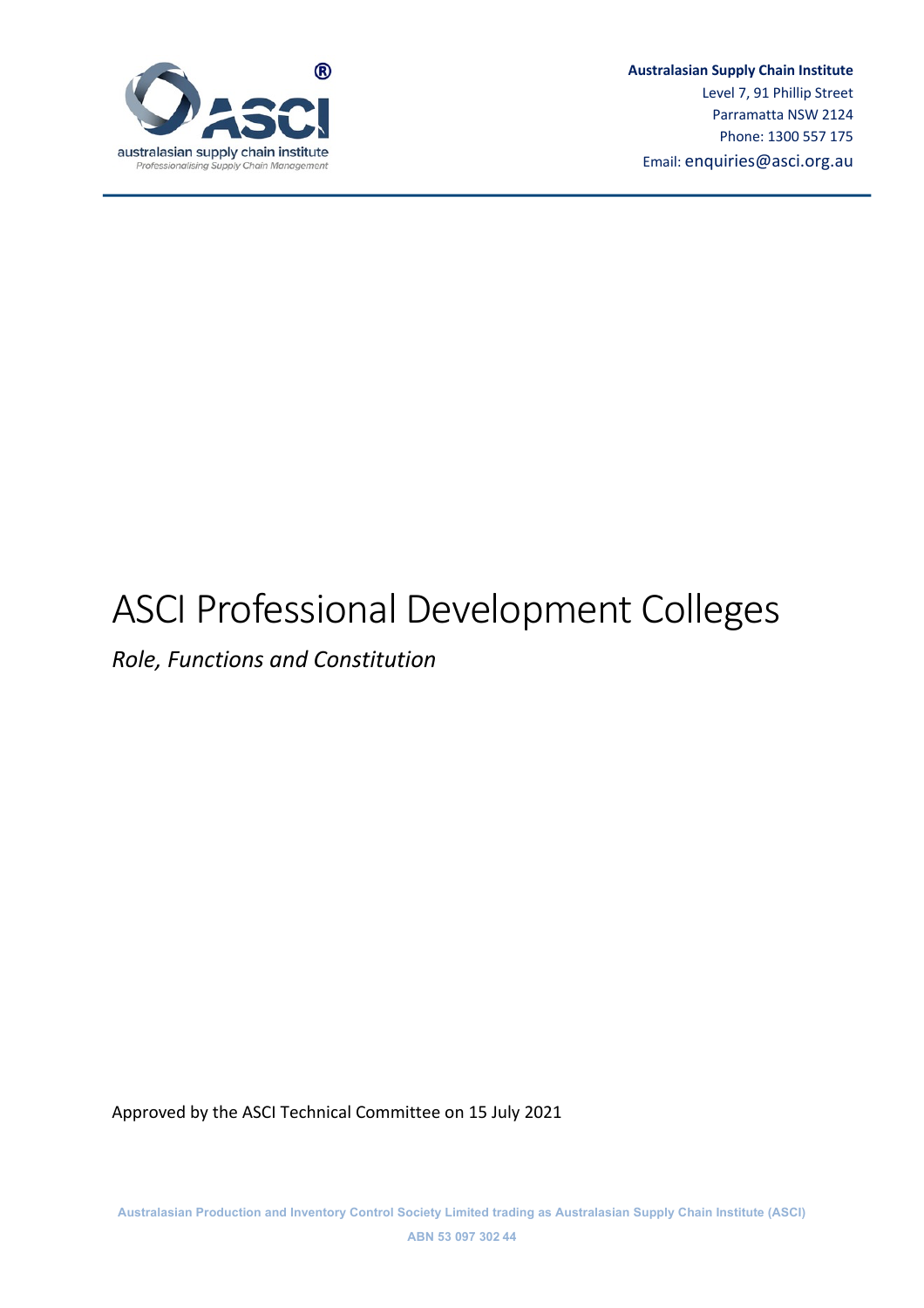#### INDEX

| 1              | INTRODUCTION TO THE ASCI PROFESSIONAL DEVELOPMENT COLLEGES      | 3                       |
|----------------|-----------------------------------------------------------------|-------------------------|
| $\overline{2}$ | <b>COLLEGE DOMAIN</b>                                           | 3                       |
| 3              | ROLE OF THE PROFESSIONAL DEVELOPMENT COLLEGES                   | 3                       |
| 3.1            | <b>Definition and Focus Areas</b>                               | 3                       |
| 3.2            | <b>Ongoing Learning/Continued Professional Development</b>      | 3                       |
| 3.3            | <b>Endorsements</b>                                             | 4                       |
| 3.4            | <b>ASCI Conferences</b>                                         | 4                       |
| 3.5            | <b>Registration Eligibility Assessment Models</b>               | 4                       |
| 3.6            | <b>Relevant Resource Materials</b>                              | 4                       |
| 3.7            | <b>Awards and Prizes</b>                                        | 4                       |
| 3.8            | <b>Policy and Advocacy</b>                                      | 4                       |
| 4              | <b>COLLEGE COUNCIL</b>                                          | $\overline{4}$          |
| 4.1            | <b>Minimum Council Member Requirement</b>                       | 5                       |
| 4.2            | <b>Constitution of Council</b>                                  | 5                       |
| 5              | <b>COUNCIL MEMBER TERM</b>                                      | 5                       |
| 5.1            | <b>Council Members</b>                                          | 5                       |
| 5.2            | Chairperson of the College Council and President of the College | 6                       |
| 6              | APPENDIX: DEFINITIONS AND STREAMS                               | 7                       |
| 6.1            | <b>College for Supply Management</b>                            | 7                       |
| 6.2            | <b>College for Operations Management</b>                        | 7                       |
| 6.3            | <b>College for Logistics</b>                                    | $\overline{\mathbf{z}}$ |
| 6.4            | <b>College for Integrated Logistics Support</b>                 | $\overline{\mathbf{z}}$ |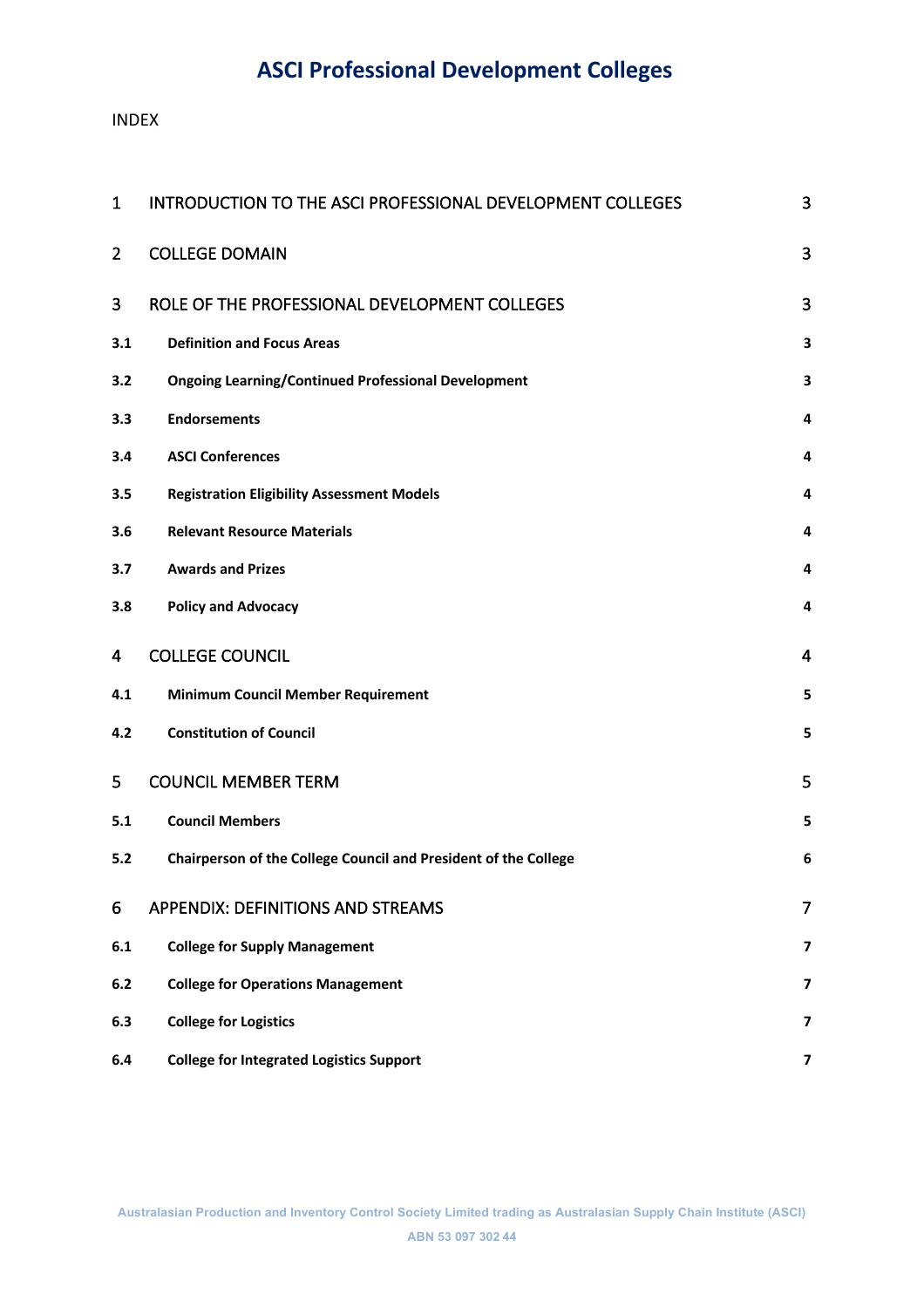# 1 Introduction to the ASCI Professional Development Colleges

ASCI has established Professional Development Colleges to support the ASCI Technical Committee to identify and facilitate ongoing learning opportunities within the Stream of Registration that each College represents. To ensure alignment with the overall ASCI Professional Accreditation Scheme, the Technical Committee oversees the Professional Development Colleges.

Each College Council responds to issues that the ASCI Technical Committee refers to and raises issues to the Technical Committee that the College Council feels need consideration.

# 2 College Domain

ASCI defines the Colleges Domain to broadly cover all areas of practice in the relevant Streams of Registration, i.e., Logistics to cover Transportation, Warehousing, etc. ILS to include Reliability, Technical Documentation, etc.

# 3 Role of the Professional Development Colleges

The Professional Development Colleges undertakes the development and implementation of ASCI's Ongoing Learning/Continued Professional Development function.

The Colleges will collaborate with the ASCI Technical Committee to provide a meaningful contribution to the role and responsibilities of the Technical Committee. It oversees relevant training and administers the ongoing learning/continuing professional development program in its domain.

The functions of the Colleges are:

## 3.1 Definition and Focus Areas

The College will have ownership of the formal definition for the Stream of Registration that the College serves. In this regard, the College will be responsible for setting the Focus Areas supporting the broader domain to serve as the structural framework for the ASCI Ongoing Learning/Continued Professional Development Portfolio.

## 3.2 Ongoing Learning/Continued Professional Development

Each College is responsible for:

- setting professional standards for ASCI's Ongoing Learning/Continued Professional Development (CPD) Program in the Stream of Registration that the College serves.
- promoting the functions and benefits of applying Stream of Registration knowledge
- advocating for the professional recognition of members that the college Stream of Registration represents
- providing expert advice to the ASCI Technical Committee for Continuing Professional Development (CPD)
- providing inputs to the ASCI CPD Policy, provide guidelines to ASCI's Continued Professional Development (CPD) offerings and guide the content of such CPD offerings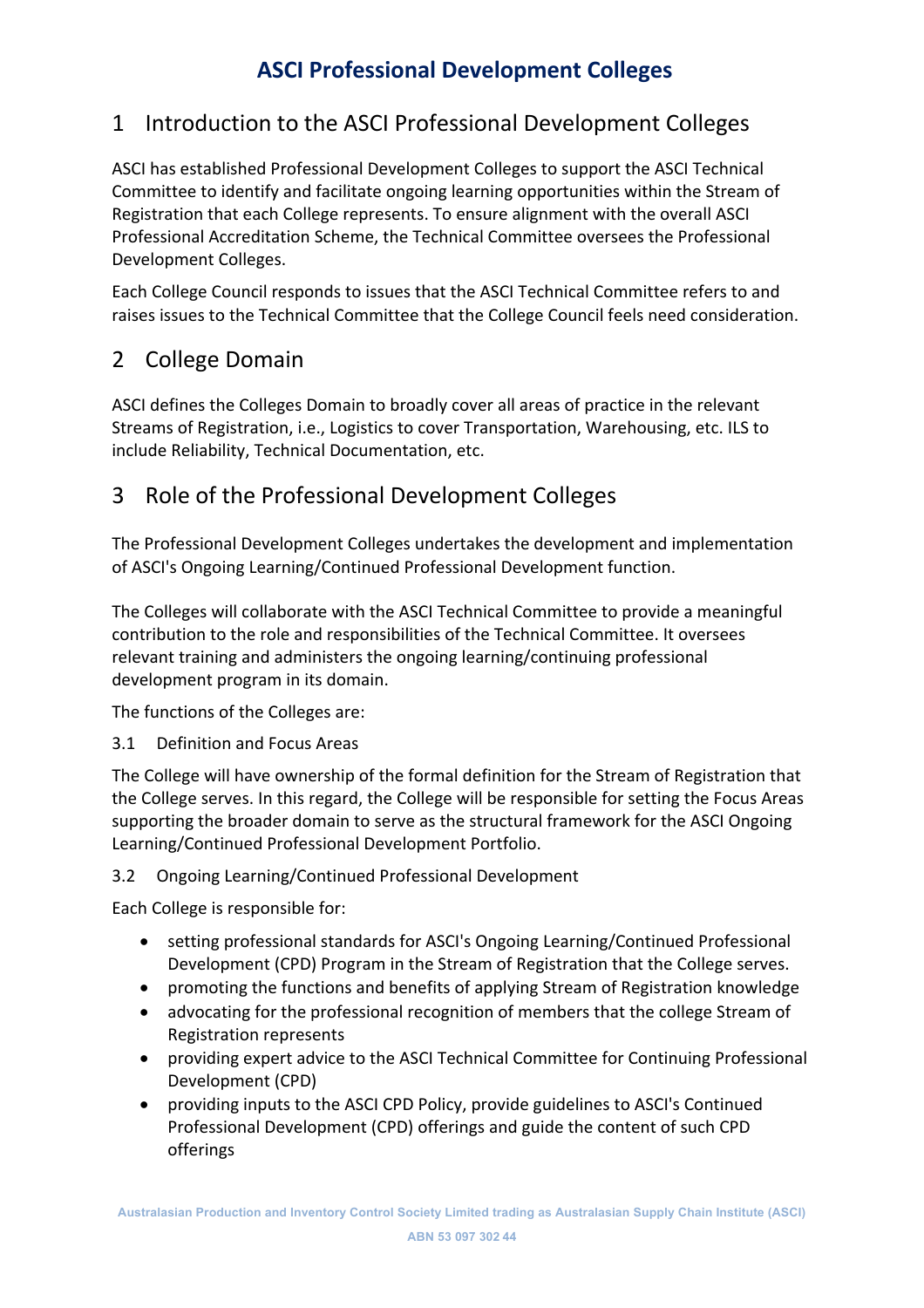- explore stream/discipline related initiatives and provides input to and guidance on the ASCI CPD policy.
- to complement the overall ASCI CPD Portfolio, pursue mutual recognition agreements with kindred bodies, the execution of such contracts subject to the ASCI CPD Policy
- oversee the content and quality of CPD events delivered by ASCI to its members
- with the support of the ASCI, National Office arranges regular seminars, events, and guest speakers
- 3.3 Endorsements
	- Assess and evaluate potential opportunities for endorsing relevant events or courses, providing recommendations to the technical committee for consideration and final endorsement.
- 3.4 ASCI Conferences
	- Regarding the Annual ASCI Conference, the Colleges will work closely with the Conference Organising Committee to ensure relevant content, speakers, and further inputs towards the Conference supporting the overall ASCI CPD Program.
- 3.5 Registration Eligibility Assessment Models
	- Provide subject matter expertise into the ASCI Registration Eligibility Assessment Models.
	- Assess candidates relevant experience, training and qualifications against the ASCI Registration Eligibility Assessment Models that may result in the award of ASCI Professional Registration to candidates.
- 3.6 Relevant Resource Materials
	- Build a Resources Library by identifying, collating, and preparing relevant articles, research papers, publications, standards, bodies of knowledge, and other materials.
	- Promote and, where applicable, support and engage relevant Research and Development.
	- Contribute to policy debate through well-developed policy statements
- 3.7 Awards and Prizes
	- The Professional Development Colleges will work closely with the ASCI Awards Committee to oversee the Industry awards conferred by ASCI in each of its streams.
- 3.8 Policy and Advocacy
	- The Professional Development Colleges may develop and provide input into relevant policy and advocacy initiatives such as, but not limited to, the initiatives by Standards Australia.

## 4 College Council

Professional Development Colleges are a cornerstone of ASCI's Ongoing Learning/Continued Professional Development. The College Council, composed of Registered Practitioners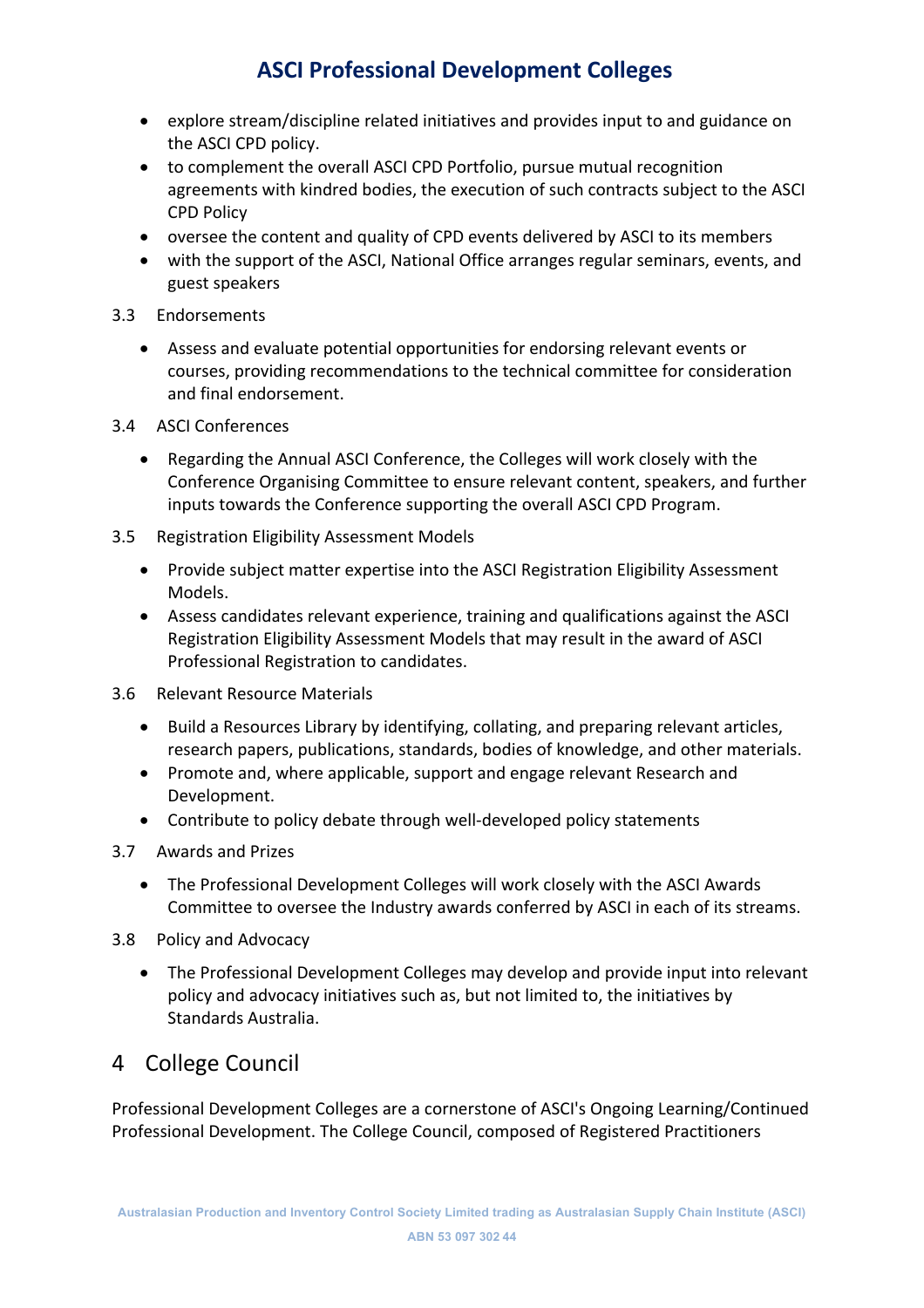dedicated to their occupation and the industries it serves, is responsible for the functioning and operations of the College.

This responsibility includes the:

- functioning of the College
- appointment of a College President
- broad Ongoing Learning/Continued Professional Development
- identification, establishment, and pursuit of focus areas within its applicable Knowledge Area
- ethos and well-being of the College

Unless the ASCI Technical Committee determines otherwise, the College Council shall consist of a minimum of six (6) Council Members. The College will also have ex-officio representation from ASCI.

4.1 Minimum Council Member Requirement

As a requirement, all members of the College Council will be Registered Practitioners in the Stream of Registration represented by the College. Council members will earn CPD points for their participation in the College Council. These points are allocated against the guidelines set out in the ASCI CPD Policy.

4.2 Constitution of Council

The representation requirements of the Council will determine the maximum number of members required. As a minimum, the College Council must include:

- Chairperson of the College Council and President of the College
- Vice-Chair of the College Council and Vice-President of the College
- Council Secretary
- Three Ordinary Council Members
- Ex-officio ASCI Representative

At the request of the President of a Professional Development College, the ASCI Technical Committee can appoint additional members to the College.

## 5 Council Member Term

#### 5.1 Council Members

Each College Council member shall be appointed for a nominal 3-year term unless the member wishes to resign their position before the expiry of the term.

Should a position become vacant or at the end of each nominal 3-year term, the ASCI Technical Committee will call Expressions of Interest from the Registered Practitioners in the Stream of Registration that the College serves.

A Council Member approaching the end of their nominal term may also submit an Expression of Interest to continue as a Council Member. However, no Council Member may serve for more than three consecutive terms.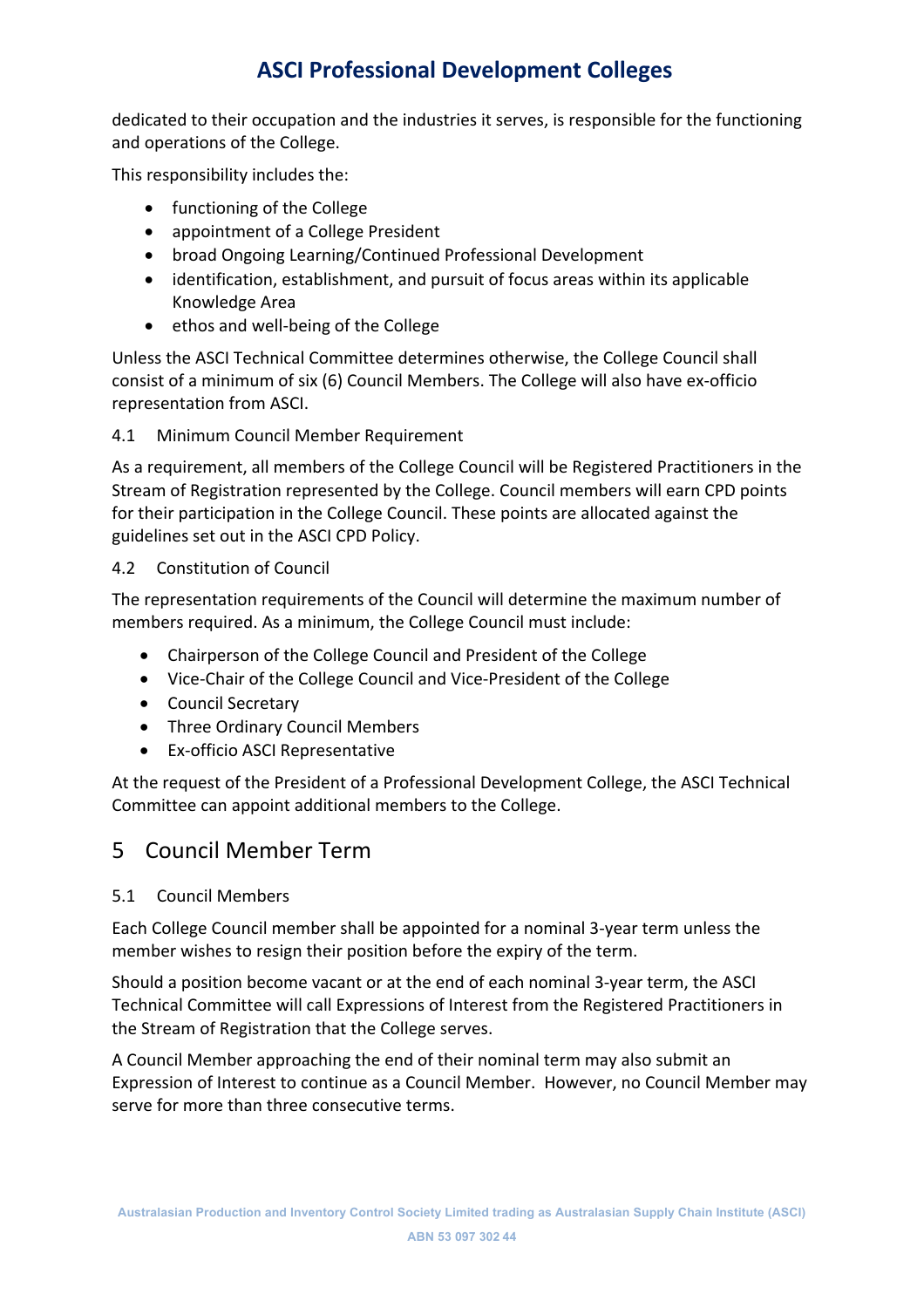### 5.2 Chairperson of the College Council and President of the College

The Chairperson of the College Council also serves as the President of the College and shall have an ex-officio position on the ASCI Technical Committee. Their term as Council Chair on the ASCI Technical Committee aligns with their term as Chair of the College Council.

The Council Chair works with the Chair of the Technical Committee to define the College's responsibilities and set the strategic direction for the Stream of Registration that the College serves. The College Council expects the Council Chair to know and understand the relevant ASCI policies and make sure that the Council operates within the requirements of these policies.

The Council Chair serves as the liaison between the ASCI Technical Committee and College Council, so the person who fills this role must have sufficient skills, such as leadership, interpersonal and communication skills.

The Council Members are responsible for executing the responsibilities of the Council. The Chair of the Technical Committee, in collaboration with the full ASCI Board, oversees their work.